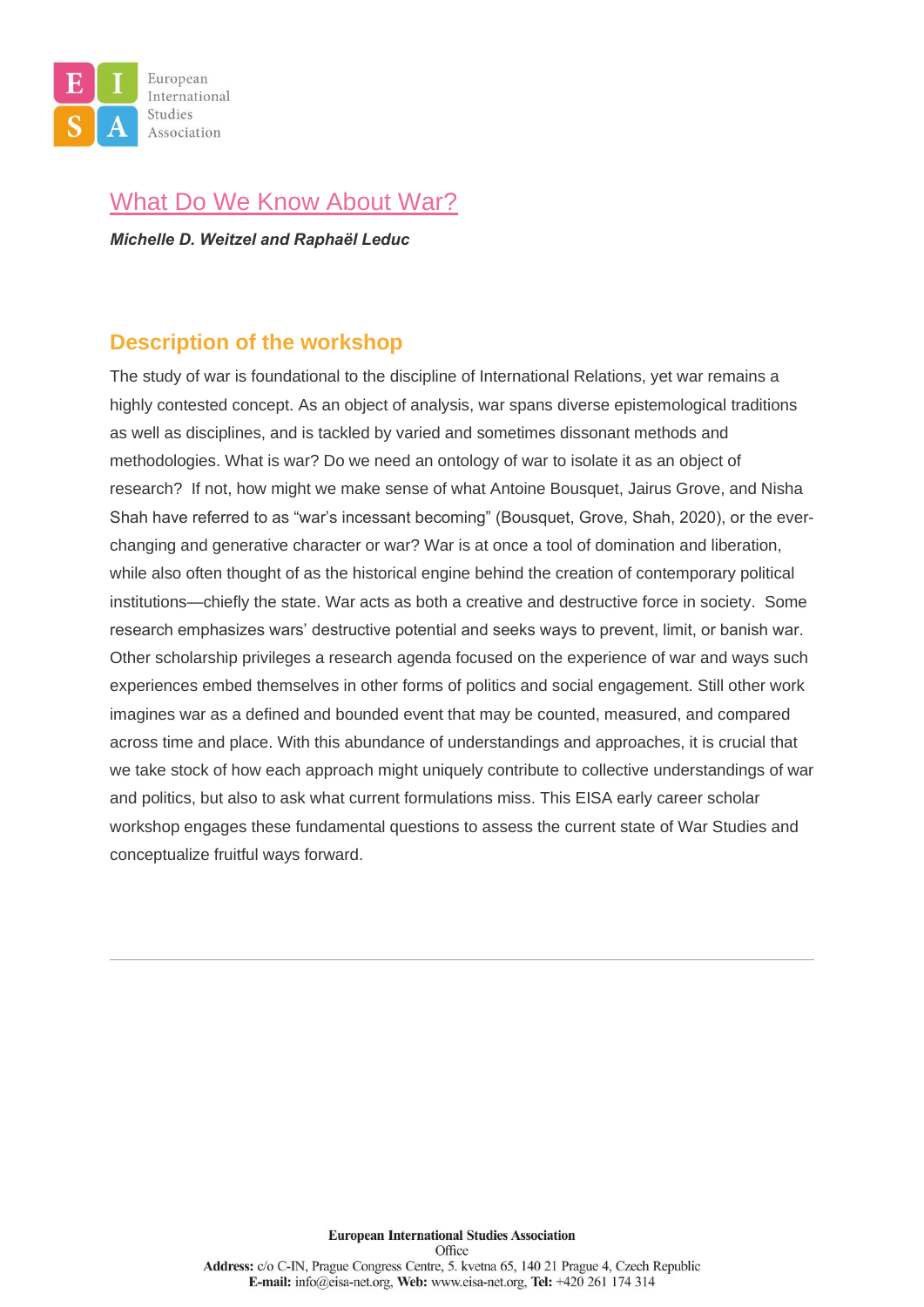

# [Alternative epistemologies in the study of International](https://eisa-net.org/wp-content/uploads/2021/08/ECRW-2_EISA_Early-career-workshop-proposal_Alternative-epistemologies.docx)  [Relations](https://eisa-net.org/wp-content/uploads/2021/08/ECRW-2_EISA_Early-career-workshop-proposal_Alternative-epistemologies.docx) *Erna Burai*

#### **Description of the workshop**

Ways of knowing in International Relations" interrogates the world-making effects of what we know and how we know in International Relations. On the one hand, it asks how knowledge is produced and what values are involved in professedly value-free and universal knowledge systems such as "science." What does it ask of us to renounce? At what costs do we "make" science from a position of exteriority to the worlds we look at? On the other hand, if ays of knowing in IR are not necessarily "scientific," through what other channels may we receive and build knowledge about the world we are irremediably a part? Could embodied and metaphysical experience be brought into research and social relations? Recent openings towards relationality, emotions and alternative knowledge systems show alternative ways of knowing and being in the world and ways to accommodate these within the study of IR. Exploring together the premises and reifications in allegedly universal and objective knowledge systems, and alternative ways of being, knowing, teaching and practicing IR, the workshop aims to bring reconciliation with the world that IR has kept at arm's length and to learn to imagine and enact new collaborations beyond the disembodied, individual researchers-subjects.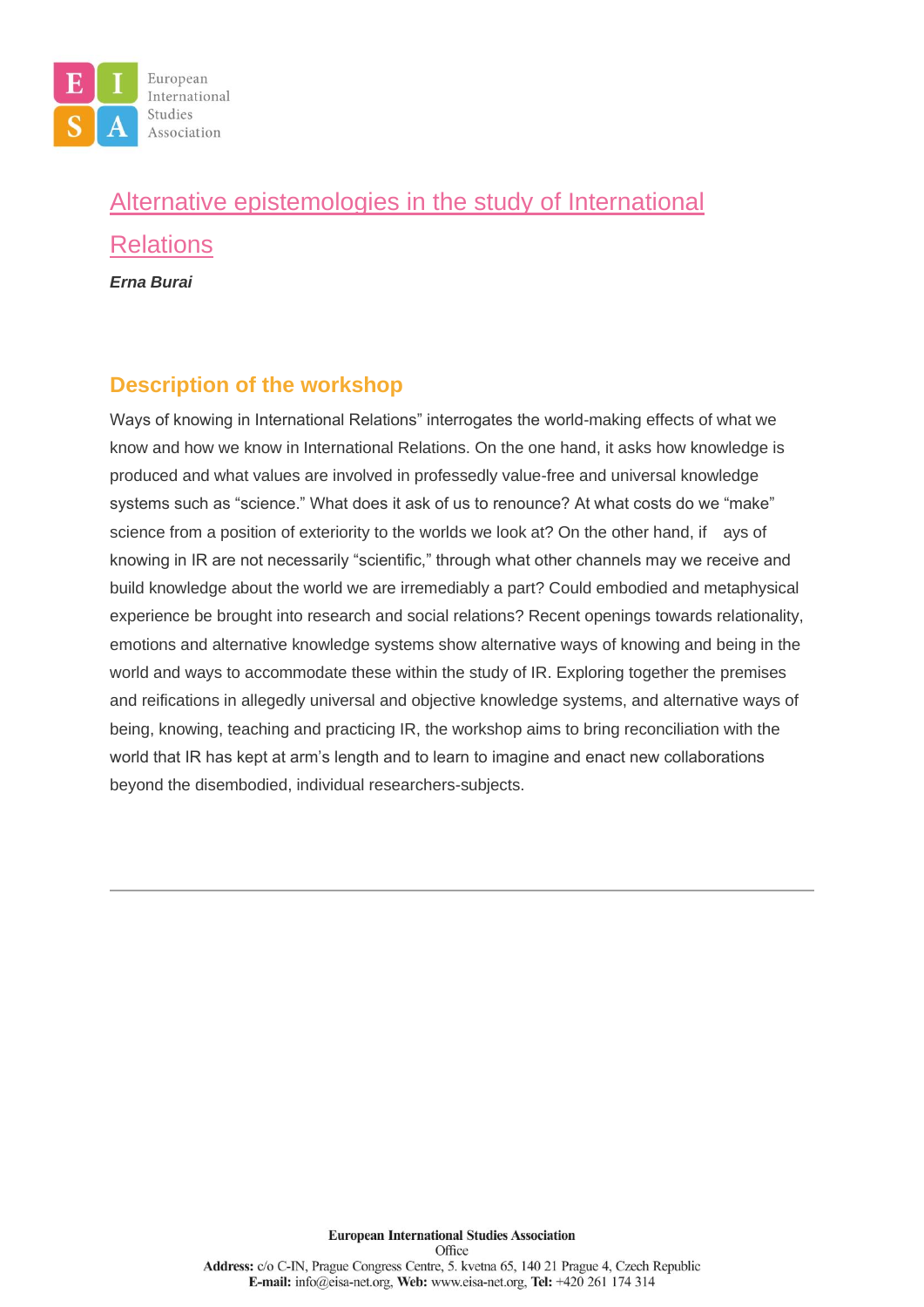

# [A Conversation between IR Theory, STS and Secrecy Studies:](https://eisa-net.org/wp-content/uploads/2021/08/ECRW-1_EISA-Secrecy-tech-Proposal.docx)  [Knowledge \(un\)Production and the Role of Technologies](https://eisa-net.org/wp-content/uploads/2021/08/ECRW-1_EISA-Secrecy-tech-Proposal.docx) *Clare Stevens*

#### **Description of the workshop**

Though the acquisition of knowledge is viewed as an epoch-defining aspect of the current era, debates and controversies across a range of issues and social spaces in the news in recent times demonstrate how much of our global and local conversations are driven by encounters with the secret, including the role that inscrutable technologies are increasingly playing in those encounters. Many scholars have treated that inscrutability of technologies, secrecy and other unknowns as moral challenges that can be resolved through transparency and openness. Building on emerging literatures that have each demonstrated the productive power of secrecy and ignorance in isolation, this workshop seeks contributions from researchers working at the intersection of literatures of IR, security studies, STS, and agnotology, critical secrecy and intelligence studies. This workshop aims to 'thicken' the understanding of secrecy and technologies within security discourses and International Studies and means to help scholars who want move from understanding secrecy as the absence of knowledge to part of its production, and to explore how we can understand the productive, strategic but also emancipatory potential of secrecy and ignorance in the development of security and technologies, or the development of (non)knowledge.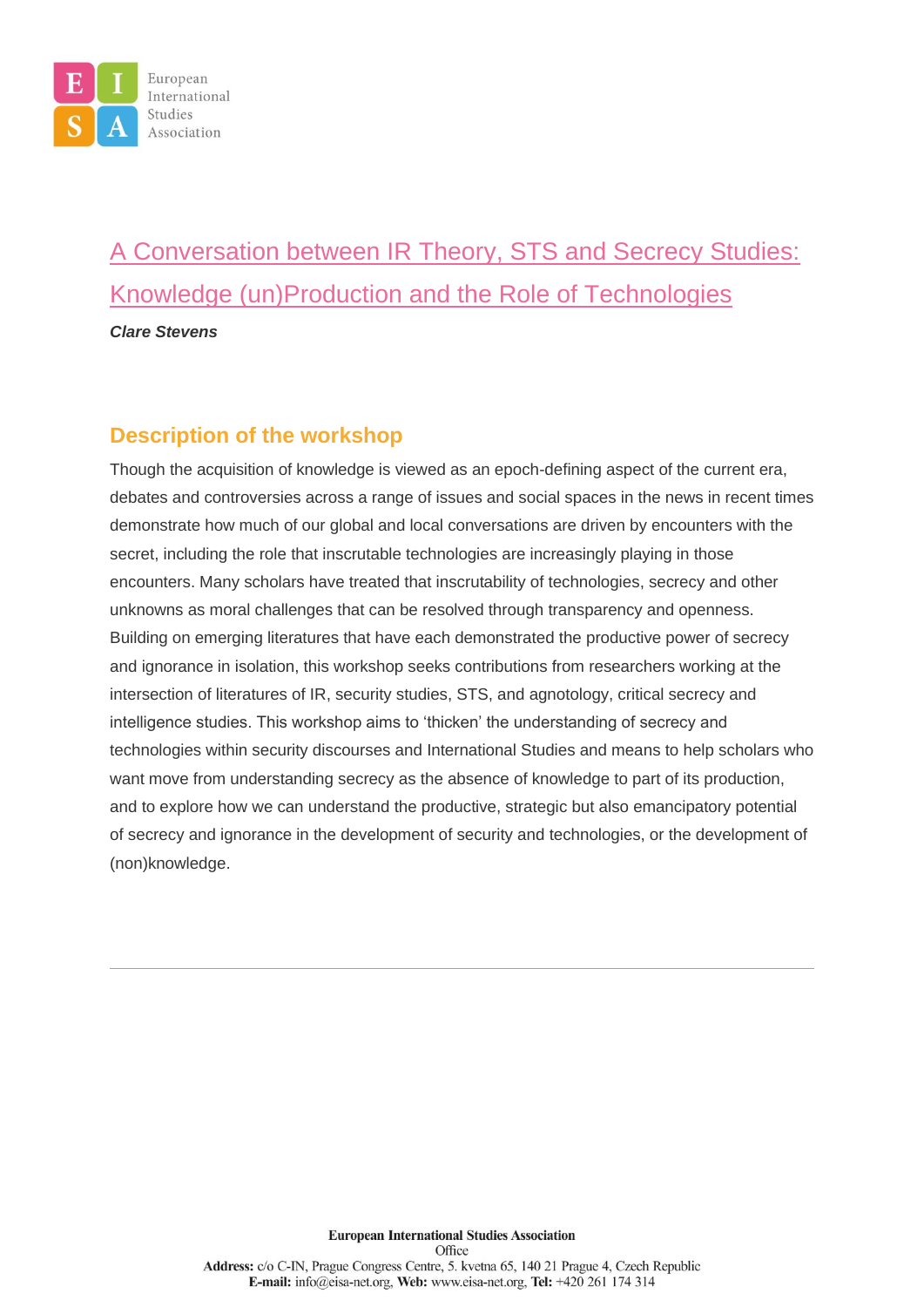

### [Decolonizing Affective Attachments in Global politics](https://eisa-net.org/wp-content/uploads/2021/08/EISA-ECW-2020-Decolonizin_postponed-2021-1.pdf)

*Sarah Tafakori & Sabiha Allouche*

#### **Description of the workshop**

This workshop responds to the 'affective turn' in international politics and global studies through addressing the relative inattention to the politics of emotional attachments centred in the Global South. It aims to explore the intersections of the affective with embodied, gendered, racialized, and classed subjectivities, geographies and histories in their relation to structures of power. Our papers therefore adopt approaches toward global politics and IR which reflect on and problematise ideas around emotional attachments that exceed universalistic interpretations and contribute to broadening the framework of decolonising affect studies. This workshop poses the overarching question: to what extent is the 'turn to affect' predicated upon an orientation towards Western and Eurocentric epistemes? To put it another way, how far have the societies and geographies of the Global South been excluded from affect and emotion studies?

We propose, then, that although the 'affective turn' has been discussed as a phenomenon across the humanities and social sciences for the past decade or more, consistent intersectional and postcolonial interventions are needed. The workshop will explore aspects of these and other problematics of affect, through bringing to bear a critical attention to issues of racialized and gendered inequality, to questions of universality and particularity, and the relations between the local, national and global.